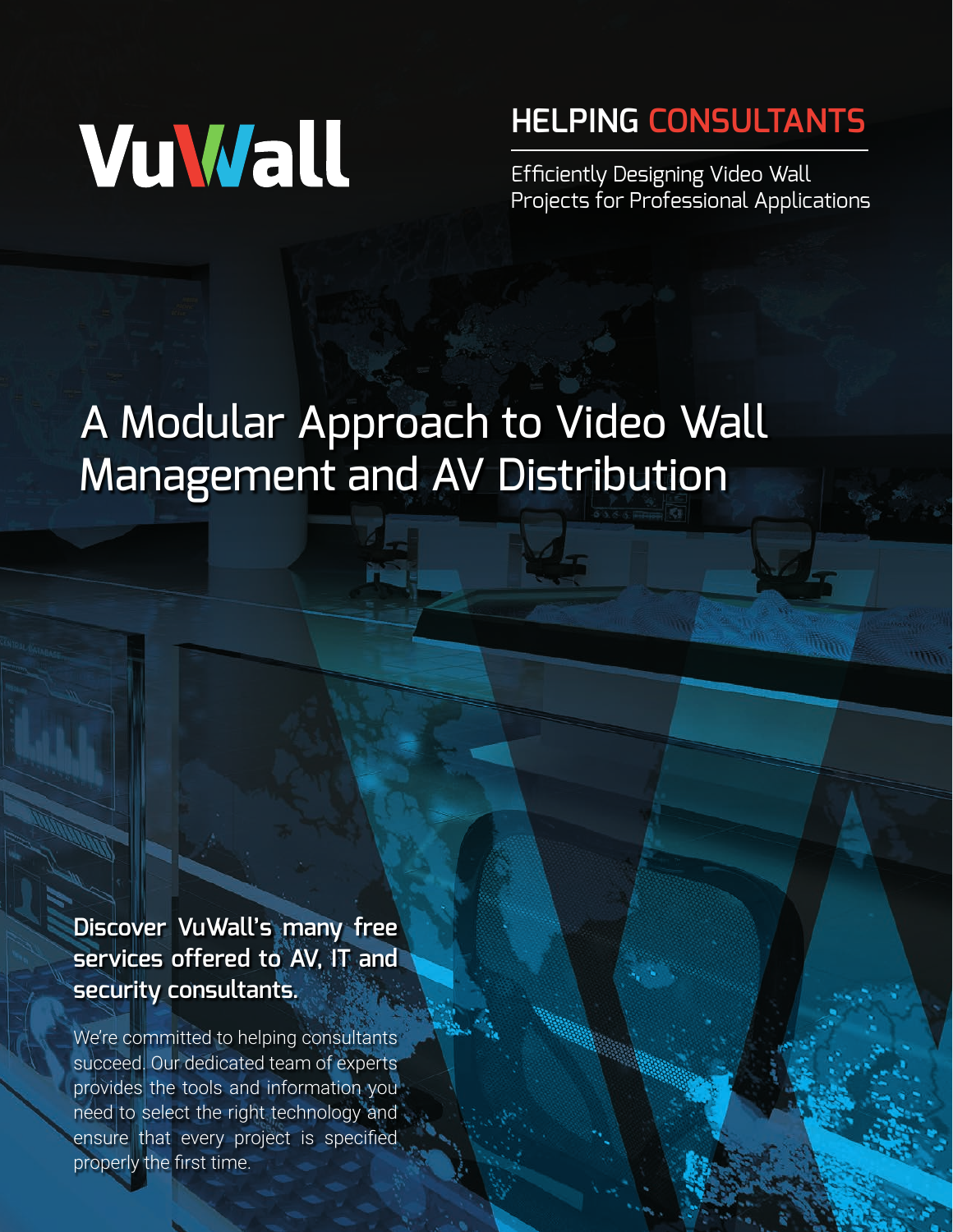# **[HELPING CONSULTANTS](https://vuwall.com/partners/consultants/)**

Efficiently Design Video Wall Projects for Professional Applications

VuWall provides a complete ecosystem of interoperable products built on a unique standards-based architecture that provides the most effective distribution of visual information, from any source to any display or video wall, throughout organizations.

At the center of the ecosystem is the TRx Centralized Management Platform. TRx bridges AV, IT and IP systems ensuring interoperability and ease of use, simplifying AV-over-IP deployments, thus reducing deployment time and integration risk.



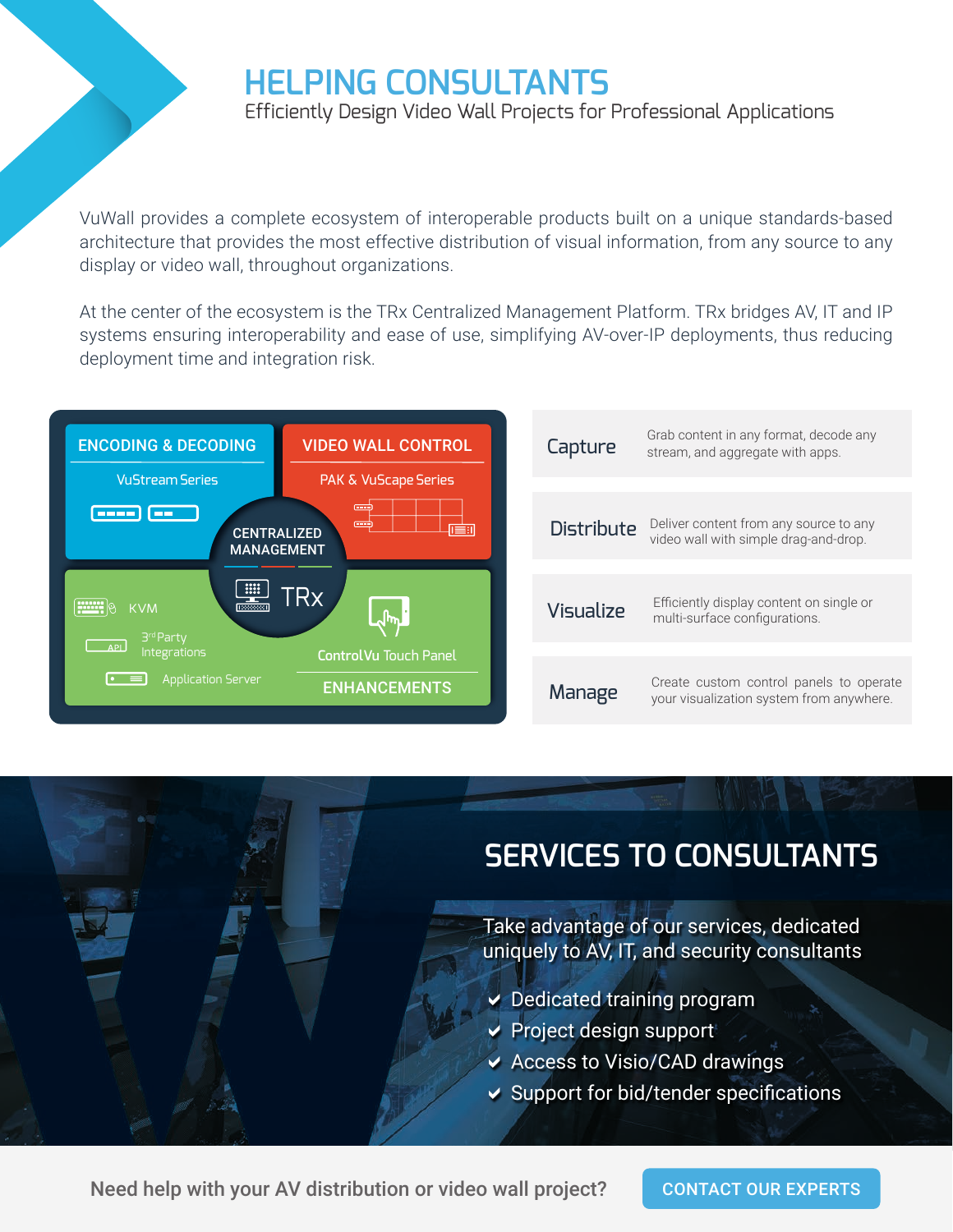# **SOLVING INDUSTRY CHALLENGES**

## **Video Wall Management & AV Distribution Made Simple**

**ANY SOURCE. ANY DISPLAY.**

### **Challenges Solutions**

 $4 + 89% -$ 

#### **A WIDE VARIETY OF TECHNOLOGY**

Handle different types of video formats, display technology, and software tools to fulfill the different visualization needs throughout an organization.

#### **CUSTOM PROGRAMMING**

Controlling different components often requires custom programming and relying on stable and well-documented API's from each vendor. This is very costly and time-consuming.

#### **CHANGE OF SCOPE**

Between the start and end of a project, requirements can change. Change orders and redesigns may demand complex adjustments.

A single management platform that bridges AV, IP and IT systems, able to handle a variety of source formats (HDMI, H.264, SDVoE, NDI, Web, RSS) and a variety of display formats (LCD, LED, single monitors, video walls, architectural displays, projectors).

A single management platform with easy drag-and-drop operations and a built-in control panel designer.

A scalable solution built on a modular architecture with a drag-and-drop interface that facilitates the redesign of preset configurations that include new devices.

#### **EVOLVING TECHNOLOGY**

Designing a project with the confidence that in years from now it will be possible to integrate new technology with the existing infrastructure.

A standards-based, interoperable solution that is built on an open architecture and easily integrates with third-party components with an extensive and fully-documented API.